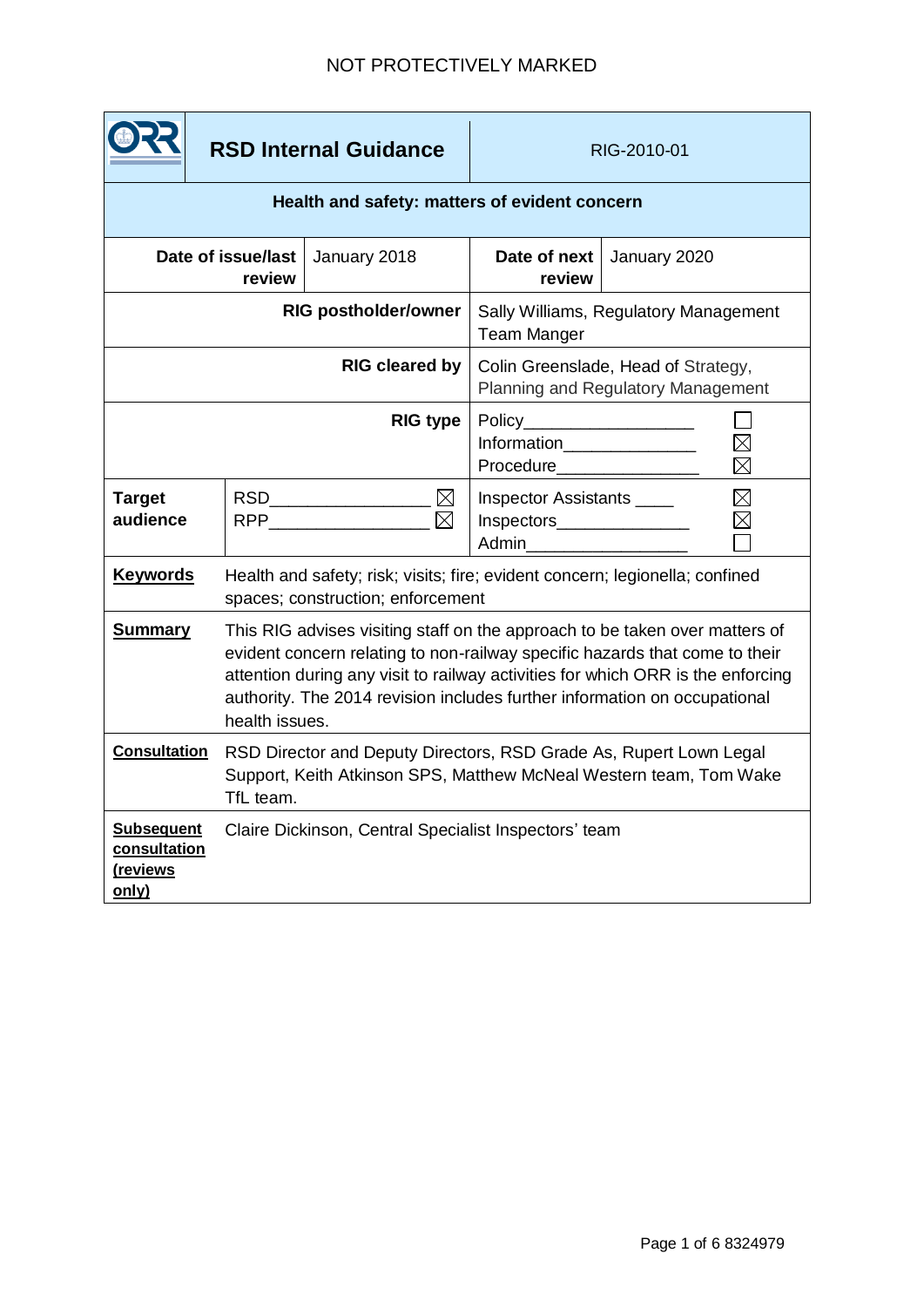**Detail** 1. ORR staff should be mindful that we regulate industry duty holders' management of all risks arising from work activities that are allocated to us by the Health and Safety (Enforcing Authority for Railways and Other Guided Transport Systems) Regulations 2006. Whilst our site visits are planned and targeted at particular risk areas, we have a responsibility to react to other serious risks that may become apparent during visits. This RIG explains what is expected of visiting staff in respect of matters of evident concern and gives some examples of such risks that may be encountered, **i.e. these are things you should not walk past.**

> 2. Matters of evident concern are defined as those matters that create an immediate risk of serious personal injury to the workforce or others, or serious ill-health and which are observed or brought to the attention of visiting staff during interventions, for example by safety representatives. Colleagues are not required to proactively inspect these hazards unless they are part of a planned intervention but should never fail to address serious risks found on site regardless of the purpose of the visit.

3. Whilst this RIG deals specifically with non-railway specific or generic health and safety risks, visiting officers should continue to deal immediately with any other railways-related matters of evident concern that they encounter during their visits, using appropriate action to address any deficiencies. See [RIG 2011-](https://orr.box.com/s/hku5ayzqpoejstxxrh9o7r03nh1bpkts) [04](https://orr.box.com/s/hku5ayzqpoejstxxrh9o7r03nh1bpkts)

4. The following list describes some examples of non-railways specific issues that might give rise to matters of evident concern. This list is not exhaustive:

- Fire/explosion:
	- o LPG bulk storage and associated pipework (e.g. underground pipework, security of storage and risks from moving plant/vehicles around storage tanks and pipework;
	- o Storage/use of flammable liquids/solids;
	- o Means of escape in case of fire (e.g. blocked/locked or no fire exits);
- Entry into confined spaces without adequate precautions;
- Construction related risks:
	- o Unsupported trench work;
	- o Unsafe lifting operations;
	- o Working at height (e.g. seriously defective or overloaded scaffolding, unsecured ladders or open edges during roof-work, or maintenance of large plant)
- Occupational health risks:
	- o evaporative water cooling systems (wet cooling towers) or train washes with attendant **legionellosis** risk (e.g. failure to manage water-borne risks);
	- o Situations where cleaning (inside or underside of trains, effluent tanks in depots) where potential for **microbial infection** and an apparent lack of personal protective equipment;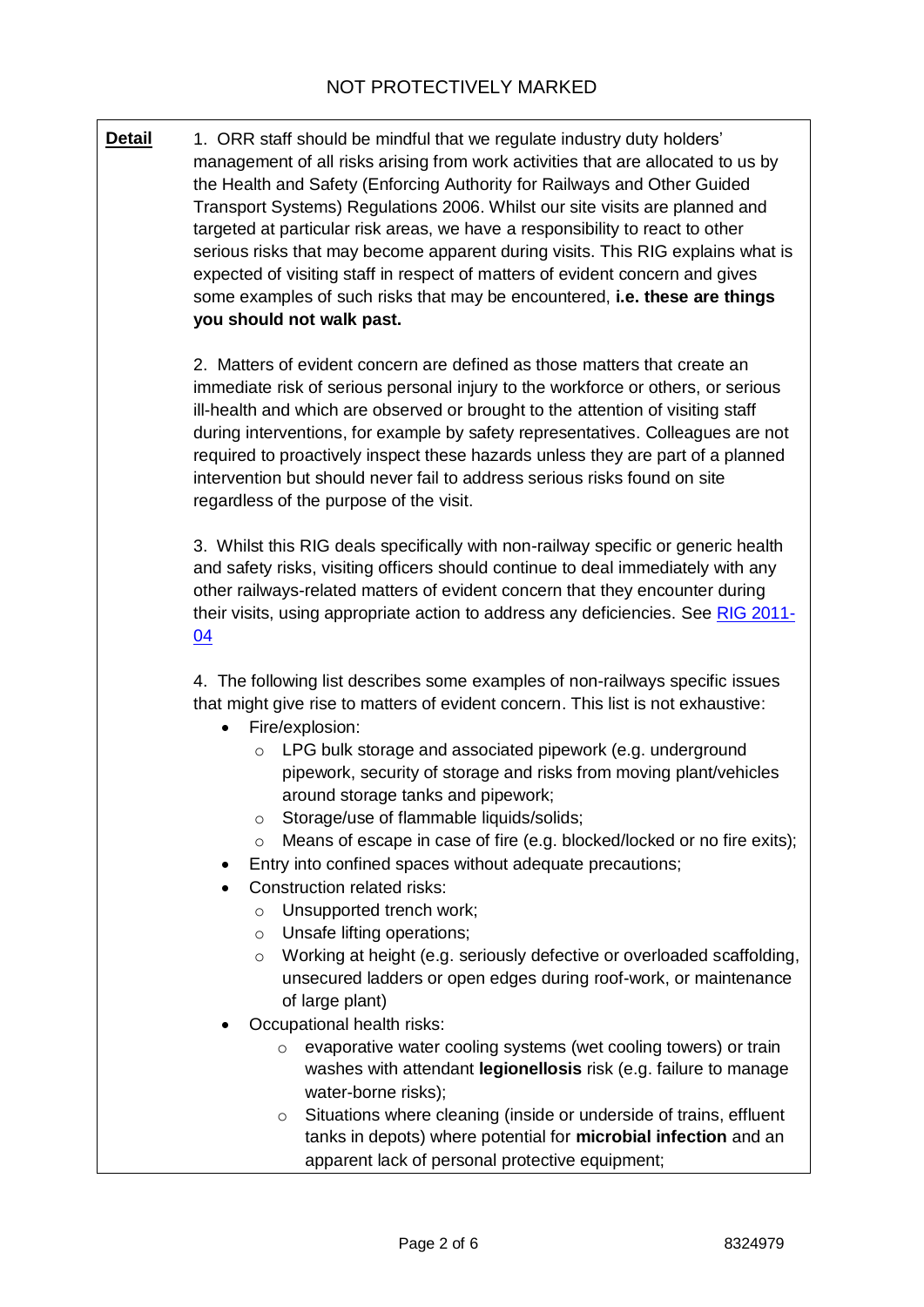- o **Lead:** for example in dry blasting of lead based paint, spraying of lead based paint, and any high temperature work with lead  $>500^\circ$ C.
- o **Silica:** including any abrasive blasting using sand or other material containing free silica; cutting, breaking, chasing, or grinding of stone, concrete or brick without suitable RPE; and mechanised ballast handling operations (e.g. renewals and enhancement work) without suitable RPE.
- o **Noise:** where exposures likely to exceed Lepd85DB and no personal hearing protection provided.
- o **Known asthmagens**: including spraying of isocyanate based paint.
- o **Solvent vapour**: from paint spraying in poorly ventilated areas (indoors and sheeted enclosures in stations and railway bridges, for example);
- o **Asbestos:** in any work including construction, demolition, refurbishment, or maintenance on railway buildings and other structures, e.g. lineside cabinets;
- o **Musculoskeletal Disorders:** manual handling involving loads >50kg or that involve team lifts of more than 4 people should normally be seen as unacceptably hazardous

5. It is likely that action to deal with a matter of evident concern will involve formal enforcement of IN, PN and/or prosecution as indicated by the Enforcement Management Model.

6. Colleagues should be aware of the limits of ORR's vires, detailed in the memorandum of understanding between ORR and HSE and under the Health and Safety (Enforcing Authority for Railways and Other Guided Transport systems) Regulations 2006 (EARR). There are activities within railways premises that other enforcing authorities will have the vires to address e.g. HSE for licensed asbestos work, HSE or Local Authorities for cooling towers at some locations such as offices, and Fire Authorities for certain fire precautions such as means of escape. Where the level of risk is high, and ORR does not have the vires to act, **the matter should be brought to the attention of the duty holders' responsible person on site, urging them to take immediate action to deal with that risk. The matter must also be referred to the appropriate enforcing authority by the quickest practical means**, **and confirmed in writing**.

7. For the basic level of awareness of non-railway issues, self learning will generally provide the necessary understanding for colleagues to be alert to matters of evident concern.

8. The HSE guidance *How to control risks at work* contains chapters on specific risk areas and is valuable background reading material. It can be downloaded free from the HSE website: <http://www.hse.gov.uk/pubns/books/essentials.htm>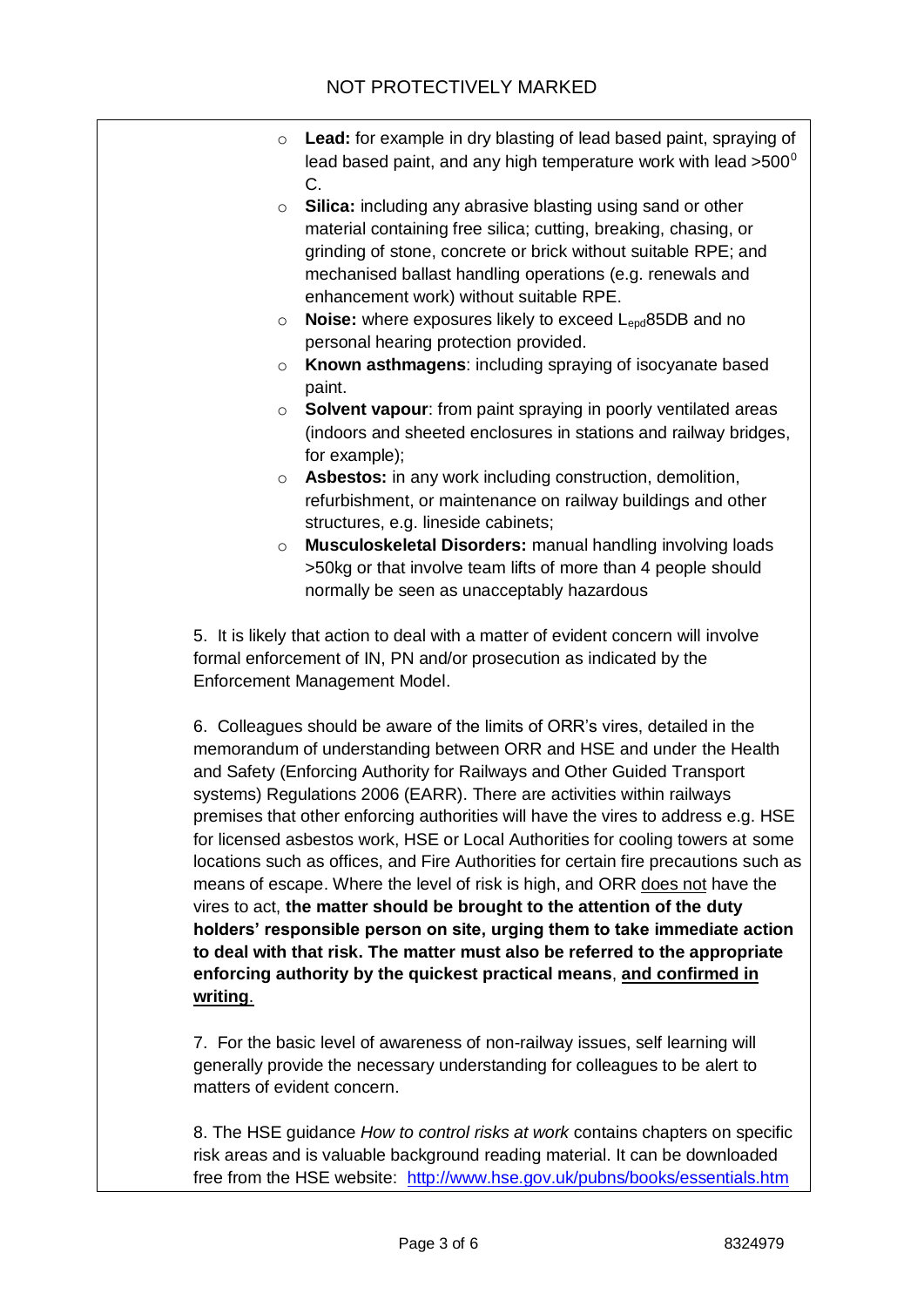## NOT PROTECTIVELY MARKED

More specific guidance below gives further detail on topics: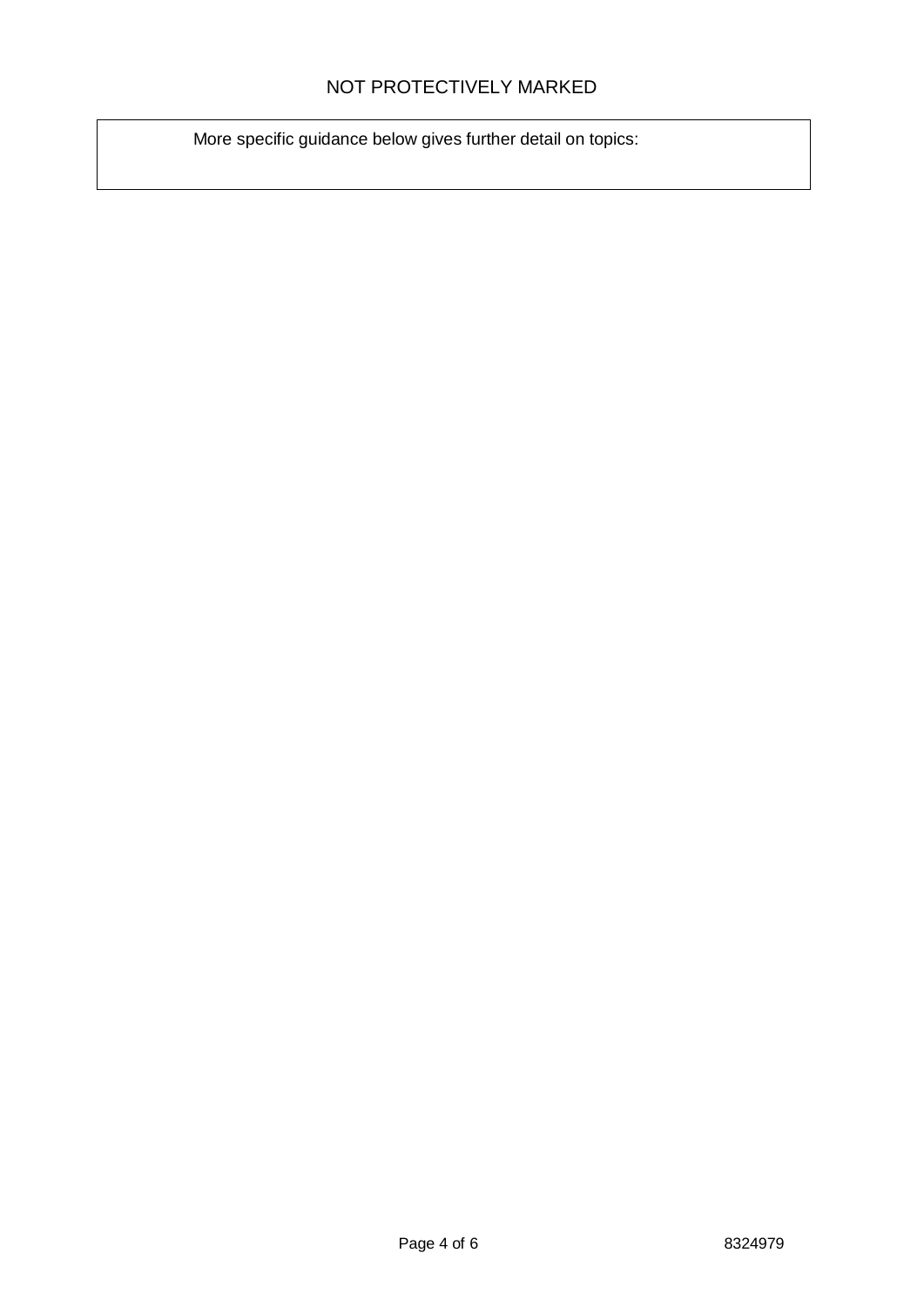| Guidance Bulk LPG storage: http://www.hse.gov.uk/foi/internalops/fod/inspect/lpg.pdf                                                                                                                                                                                                  |  |  |  |  |
|---------------------------------------------------------------------------------------------------------------------------------------------------------------------------------------------------------------------------------------------------------------------------------------|--|--|--|--|
| Flammable liquids: Safe use and handling of flammable liquids HSG140.<br>http://www.hse.gov.uk/pUbns/priced/hsg140.pdf                                                                                                                                                                |  |  |  |  |
| <b>Confined spaces:</b> Safe working in confined spaces <b>INDG 258</b><br>Confined spaces section of the HSE website.<br>http://www.hse.gov.uk/confinedspace/                                                                                                                        |  |  |  |  |
| <b>Construction: Health and Safety in Construction HSG150</b><br>Managing health and safety in construction L144<br>Lifting Operations and Lifting Equipment Regulations 1998. Approved Code of<br>Practice and Guidance L113.<br>http://www.hse.gov.uk/construction/index.htm        |  |  |  |  |
| <b>Health Risks</b>                                                                                                                                                                                                                                                                   |  |  |  |  |
| Legionella: bacteria in wet cooling towers and other water systems with<br>attendant legionella risks.<br>HSE Guidance: The control of legionella bacteria in water systems, approved<br>code of practice and guidance (L8) revised 2013:<br>http://www.hse.gov.uk/pubns/books/l8.htm |  |  |  |  |
| Other HSE guidance:<br>http://www.hse.gov.uk/legionnaires/index.htm                                                                                                                                                                                                                   |  |  |  |  |
| Lead: http://www.hse.gov.uk/lead/                                                                                                                                                                                                                                                     |  |  |  |  |
| Known asthmagens:                                                                                                                                                                                                                                                                     |  |  |  |  |
| http://www.hse.gov.uk/foi/internalops/og/og-00016.htm                                                                                                                                                                                                                                 |  |  |  |  |
| Solvent vapour:<br>http://www.hse.gov.uk/pubns/indg273.pdf<br>Silica: http://www.hse.gov.uk/lung-disease/silicosis.htm                                                                                                                                                                |  |  |  |  |
| http://www.hse.gov.uk/noise/<br>Noise:                                                                                                                                                                                                                                                |  |  |  |  |
| Asbestos Essentials http://www.hse.gov.uk/asbestos/essentials/index.htm<br>HSE guidance can be downloaded from the HSE Guidance for Regulators<br>Information Point http://www.hse.gov.uk/grip/fod/index.htm                                                                          |  |  |  |  |
|                                                                                                                                                                                                                                                                                       |  |  |  |  |